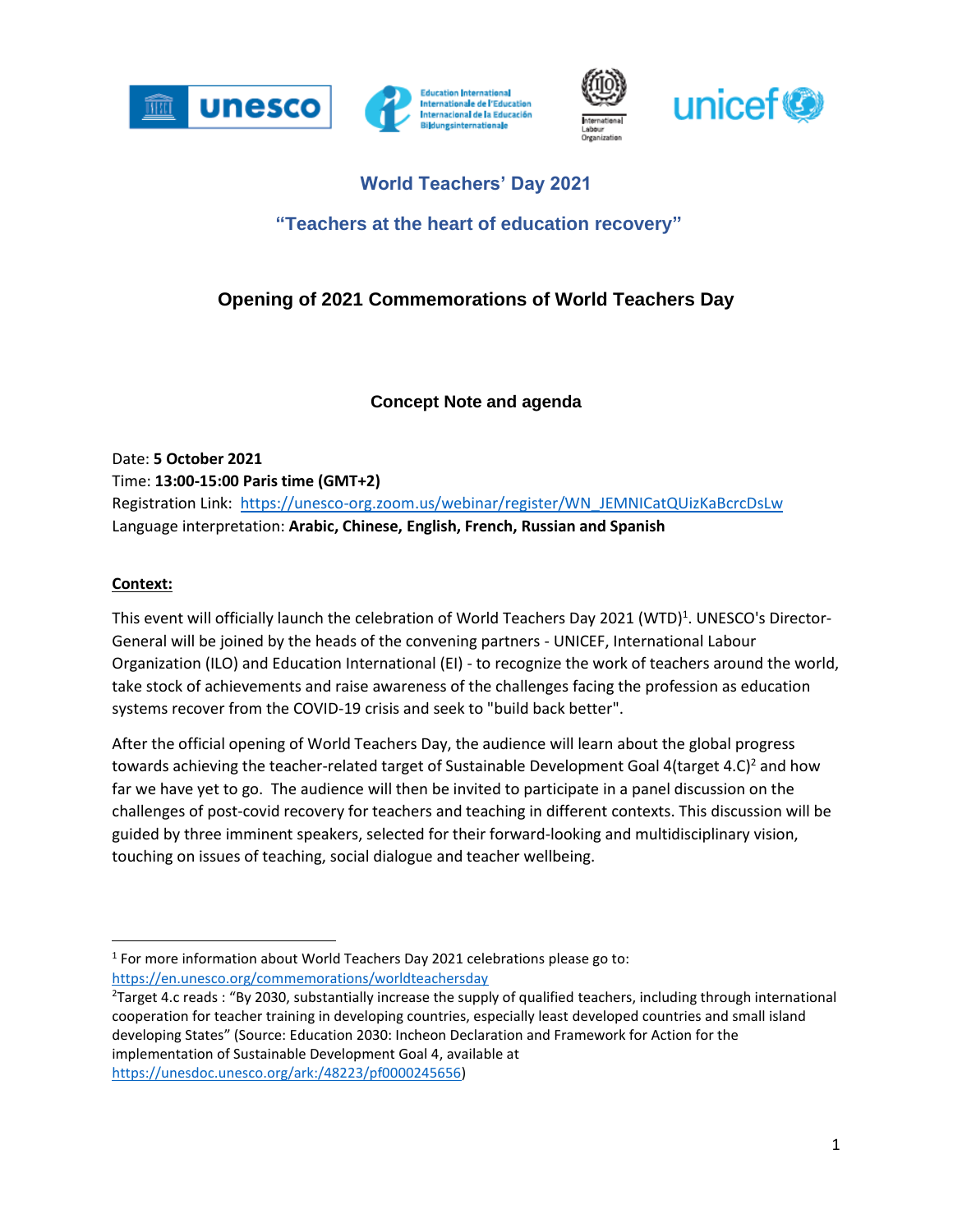### **Agenda**

| <b>Tuesday 5 October 2021</b> |                                                                                                                                                                                                                                                                                                                                                                                                                                                                                                                                                                                                                                                                                                                                                                                                                                                                                                                                                                                                |
|-------------------------------|------------------------------------------------------------------------------------------------------------------------------------------------------------------------------------------------------------------------------------------------------------------------------------------------------------------------------------------------------------------------------------------------------------------------------------------------------------------------------------------------------------------------------------------------------------------------------------------------------------------------------------------------------------------------------------------------------------------------------------------------------------------------------------------------------------------------------------------------------------------------------------------------------------------------------------------------------------------------------------------------|
| $13:00 - 13:30$               | "Teachers at the heart of education recovery": World Teachers' Day 2021 Official<br>opening Ceremony<br>Moderator: Mr. Borhene Chakroun, Director, Division for Policies and Lifelong<br>Learning Systems, UNESCO.<br>Opening Statement: Ms. Audrey Azoulay, Director-General, UNESCO<br>п<br><b>Statements by Heads of Co-Convening Partners:</b><br>$\blacksquare$<br>Mr. Guy Ryder, Director-General, International Labour Organization,<br>$\circ$<br>Ms. Henrietta H. Fore, Executive Director, UNICEF<br>$\circ$<br>Mr. David Edwards, General Secretary, Education International<br>$\circ$<br>Teacher testimony: Mr Ranjitsinth Disale, 2020 Global Teacher Prize winner<br>п<br>Closing Remarks: Mr. Borhene Chakroun, UNESCO.                                                                                                                                                                                                                                                        |
| $13:00 - 14:10$               | Ministerial Panel: Impact of COVID 19 crisis on teachers and future implications for<br>SDG <sub>4</sub><br>Moderator: Ms. Yumiko Yokozeki, Director, International Institute for<br>Capacity Building in Africa (UNESCO).<br>Presentation of global figures and trends: Ms. Sylvia Montoya, Director,<br>٠<br>UNESCO Institute for statistics -10 min<br>Insights into the impact of COVID 19 crisis on national efforts to achieve SDG<br>target $4.c - 20$ min<br>H.E. Prof. Mariatou Kone, Minister of Education and Literacy of<br>$\circ$<br>Côte d'Ivoire<br>H.E. Dr. Hamad M.H. Al Sheikh, Minister of Education, Kingdom of<br>$\circ$<br>Saudi Arabia<br>O H.E. Ms. Maria Brown Pérez, Minister of Education of Ecuador<br>H.E. Dr. Hang Choun Naron, Minister of Education, Youth and Sport<br>$\circ$<br>of Cambodia<br>H.E. Mr. Jonel Powell, Minister of Education Youth, Sports and<br>$\circ$<br><b>Culture of St Kitts and Nevis</b><br>Wrap-up: Ms. Yumiko Yokozeki (UNESCO) |
| $14:10 - 14:15$               | Break- 5 min                                                                                                                                                                                                                                                                                                                                                                                                                                                                                                                                                                                                                                                                                                                                                                                                                                                                                                                                                                                   |
| $14:15 - 14:50$               | Panel discussion: Preparing and supporting teachers to be at the heart of<br>education recovery                                                                                                                                                                                                                                                                                                                                                                                                                                                                                                                                                                                                                                                                                                                                                                                                                                                                                                |